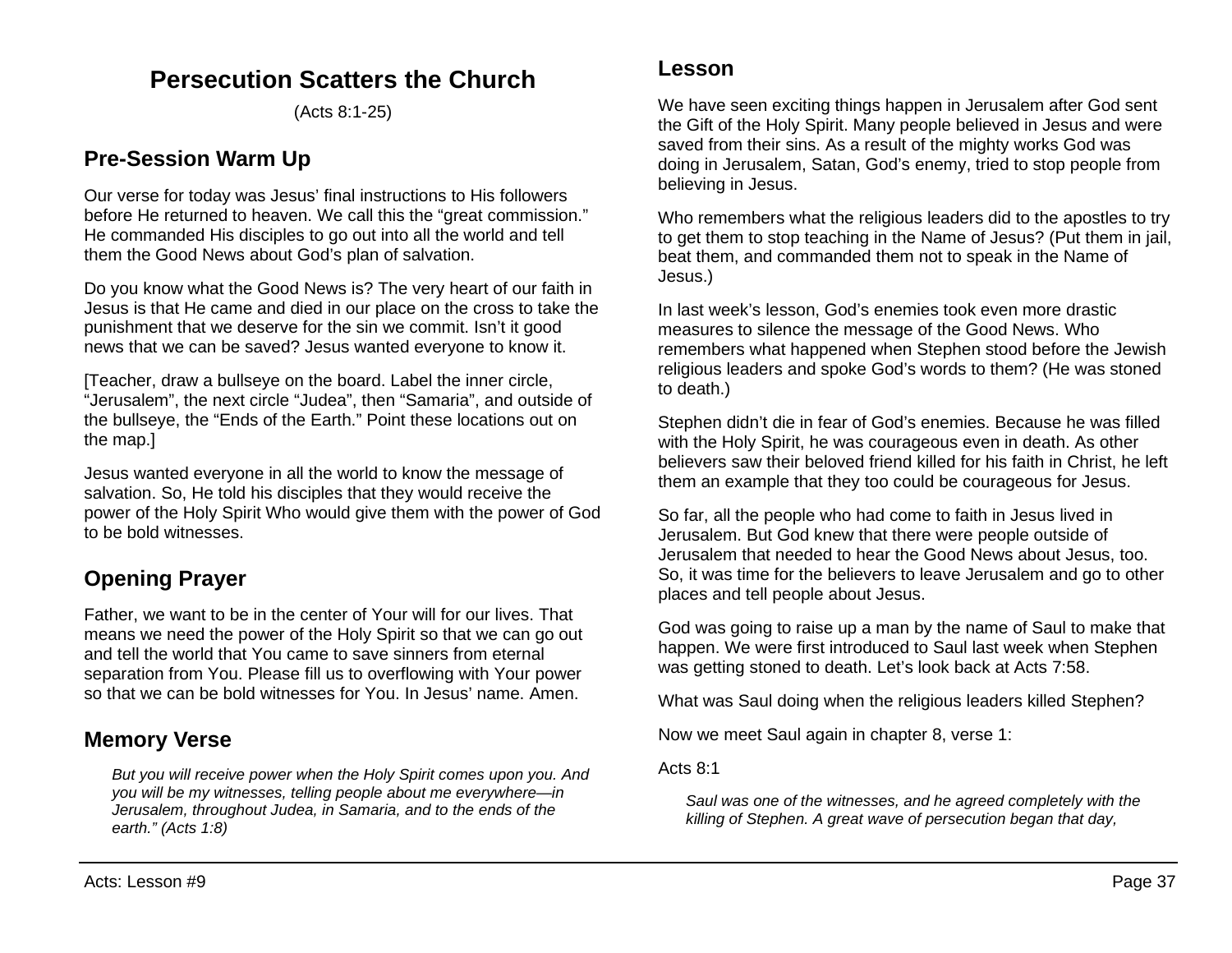*sweeping over the church in Jerusalem; and all the believers except the apostles were scattered through the regions of Judea and Samaria.*

Saul approved of Stephen's death. In fact, Stephen's death pleased Saul because he did not believe that Jesus was the promised Messiah.

#### Acts 8:3

*But Saul was going everywhere to destroy the church. He went from house to house, dragging out both men and women to throw them into prison.*

What was Saul doing to silence the Christians living in Jerusalem?

If you were a believer living in Jerusalem, what do you think you would feel like? Imagine sitting at your table with your family and Saul busts down your door and drags you and your family off to jail. This would be scary, wouldn't it?

After Stephen's death a great persecution broke out against the believers living in Jerusalem. The people were so scared, they packed up and left Jerusalem and moved out into the surrounding areas. [Teacher, refer to the bullseye.]

What do you think happened? They began to share the Good News with their new neighbors.

### Acts 8:4

#### *But the believers who were scattered preached the Good News about Jesus wherever they went.*

God used this difficulty in the lives of the believers so others could learn about Jesus! God can use the circumstances in our lives for His purposes!

Next, we meet a man named Philip, another one of the seven men chosen to care for the widows.

#### Acts 8:5

*Philip, for example, went to the city of Samaria and told the people there about the Messiah.*

Jews and Samaritans were bitter enemies. Jewish people would go out of their way to avoid going through Samaria on their way between Galilee to Judea. [Teacher, use Bible map.]

Over the years, Israel had been conquered and ruled by a lot of different counties. The Samaritans were Jews that had intermarried with the other cultures and had corrupted the worship of the only true God by mixing it with false teachings and magic.

The Samaritans were Jews that had intermarried with the other cultures and had corrupted the worship of the only true God by mixing it with false teachings and magic. The Jews from Judea would not have anything to do with Samaritans.

But Philip didn't allow this hatred between Jews and Samaritans to keep him from obeying God's command to take the message of salvation to Samaria.

#### Acts 8:6-8

*Crowds listened intently to Philip because they were eager to hear his message and see the miraculous signs he did. (7) Many evil spirits were cast out, screaming as they left their victims. And many who had been paralyzed or lame were healed. (8) So there was great joy in that city.*

At first the people wanted to hear what Philip had to say because he was performing many miracles. It says, "*Many evil spirits were cast out and many who had been paralyzed or lame were healed*."

However, when they understood Philip's message that Jesus was God's Son who had come into this world to save sinners, many people believed and they were filled with great joy.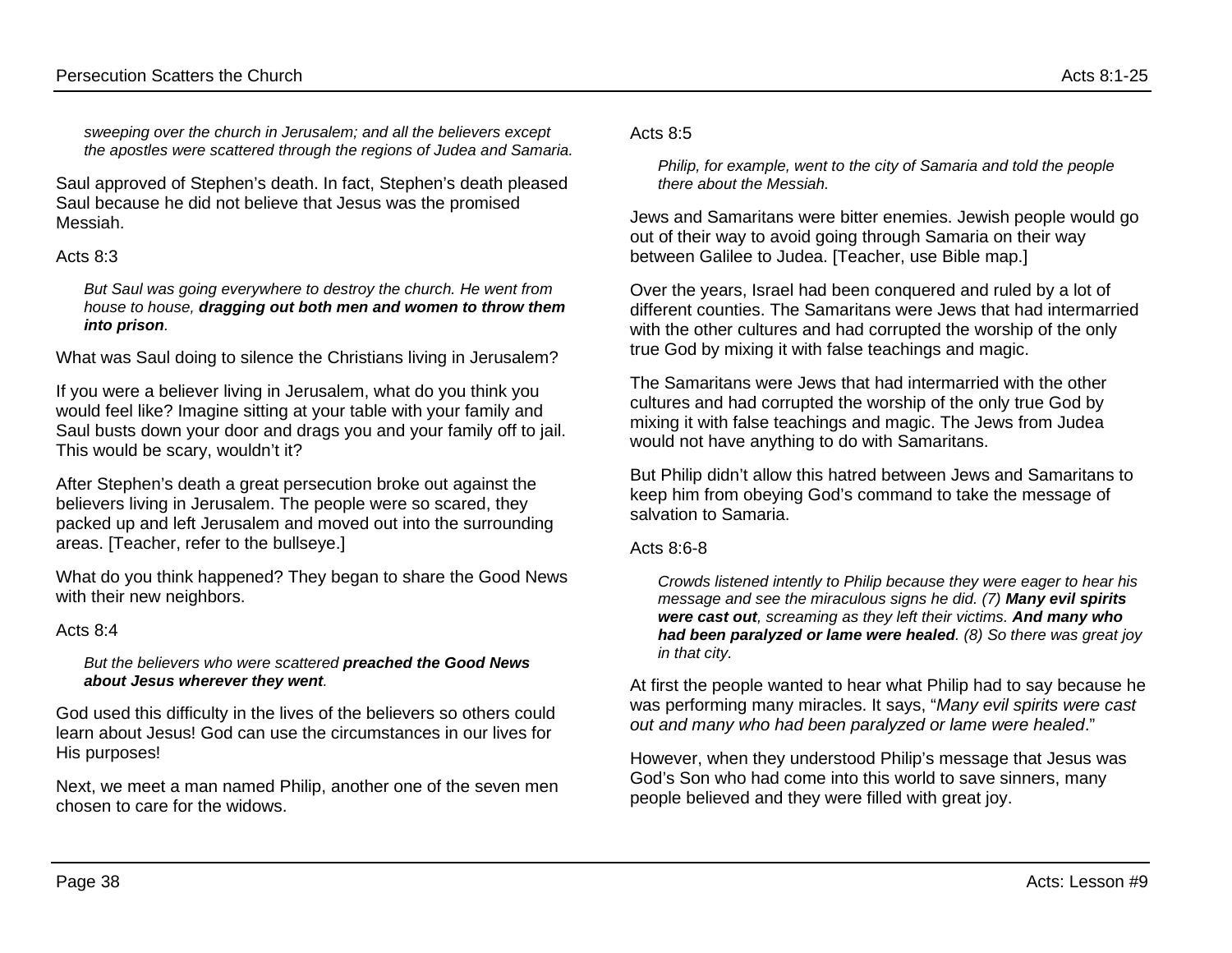#### Acts 8:9-12

*A man named Simon had been a sorcerer there for many years, amazing the people of Samaria and claiming to be someone great. (10) Everyone, from the least to the greatest, often spoke of him as "the Great One—the Power of God." (11) They listened closely to him because for a long time he had astounded them with his magic. (12) But now the people believed Philip's message of Good News concerning the Kingdom of God and the name of Jesus Christ. As a result, many men and women were baptized.*

Before Philip shared the Good News with these people, they believed false teachings and thought that Simon had God's power. They gave their full attention to Simon and followed him because they were amazed by his magic.

Satan tries to deceive people with tricks to keep them from believing the truth about the one true God. When these people heard the truth about Jesus and saw God's power working through Philip, they believed by faith that Jesus was the Son of God and the Savior of the World. Even Simon the sorcerer could see that it was God's power working through Philip.

#### Acts 8:13

*Then Simon himself believed and was baptized. He began following Philip wherever he went, and he was amazed by the signs and great miracles Philip performed.*

We will talk more about Simon in a minute…

#### Acts 8:14-17

*When the apostles in Jerusalem heard that the people of Samaria had accepted God's message, they sent Peter and John there. (15) As soon as they arrived, they prayed for these new believers to receive the Holy Spirit. (16) The Holy Spirit had not yet come upon any of them, for they had only been baptized in the name of the Lord Jesus. (17) Then Peter and John laid their hands upon these believers, and they received the Holy Spirit.*

When the Holy Spirit came upon the Samaritan believers, Peter and John realized they, too, had received the same Holy Spirit that the believers in Jerusalem had received. The Gospel is for everyone everywhere who believes in Jesus.

Now back to Simon, let's see if he truly believed in Jesus.

#### Acts 8:18-23

*When Simon saw that the Spirit was given when the apostles laid their hands on people, he offered them money to buy this power. (19) "Let me have this power, too," he exclaimed, "so that when I lay my hands on people, they will receive the Holy Spirit!" (20) But Peter replied, "May your money be destroyed with you for thinking God's gift can be bought! (21) You can have no part in this, for your heart is not right with God. (22) Repent of your wickedness and pray to the Lord. Perhaps he will forgive your evil thoughts, (23) for I can see that you are full of bitter jealousy and are held captive by sin."*

What do you think, was Simon a true believer in Jesus?

What does it mean to "believe in Jesus"? It means that have complete trust that what Jesus did on the cross satisfied the Father's anger (wrath) against your sin.

God hates sin and says that all sin must be punished. He loves us so much that He Himself came as a perfect human being to take our punishment on the cross. Now salvation is possible for us. The only thing we must do is believe that Jesus' death on the cross paid for your sin.

Simon had been popular because he had impressed people with his magic tricks. Now he was losing his popularity when people began to believe in Jesus. Simon was jealous of the apostles and wanted this same ability to have people follow him. He thought he could buy God's power. He wanted Jesus to help him to be famous. But Jesus wants people to make God's Name famous.

The Holy Spirit gave Peter the wisdom to know that Simon had evil motives for desiring the power of the Holy Spirit.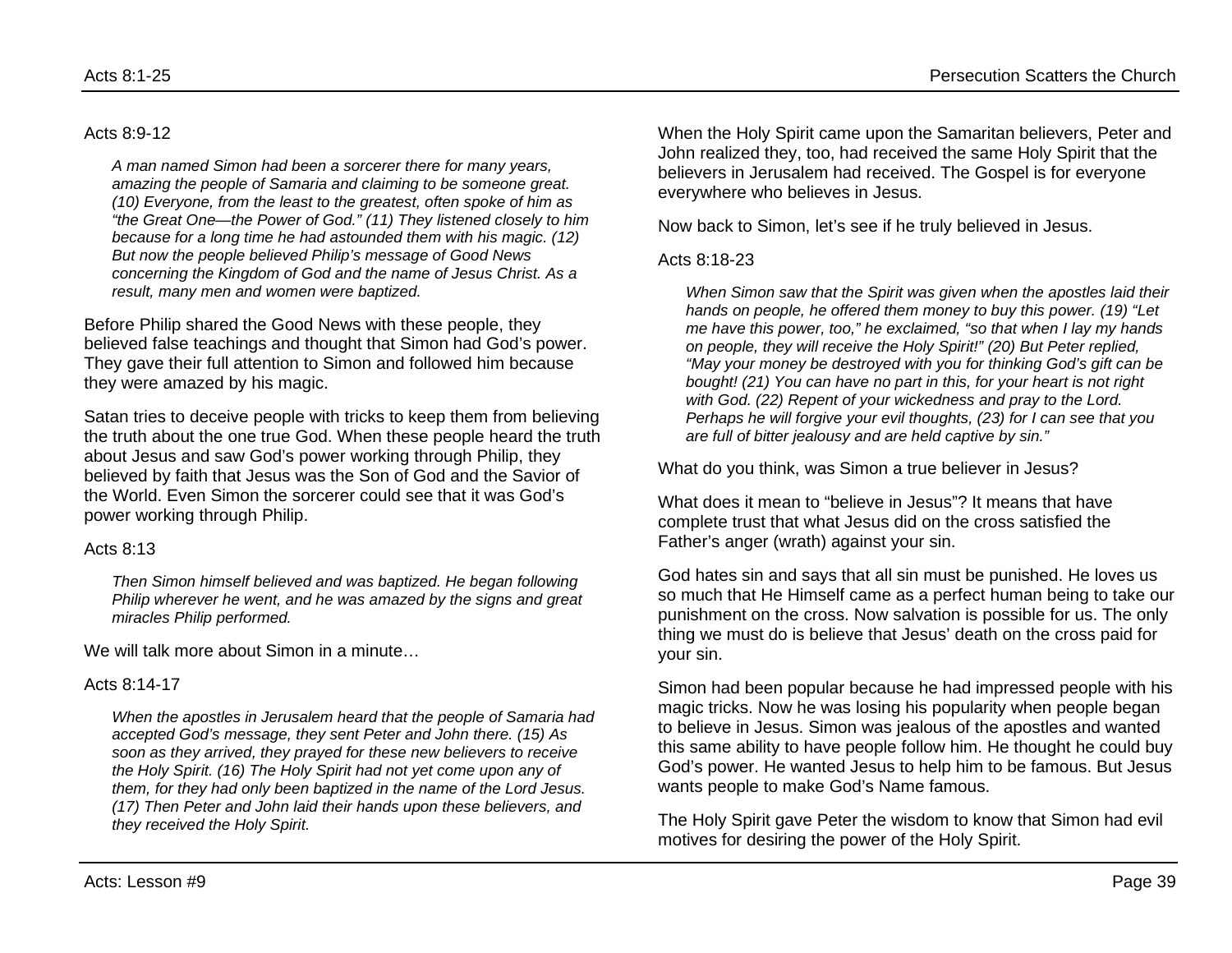After hearing Peter's rebuke, Simon didn't ask for God's forgiveness; he asked Peter to pray that the bad things that Peter said would not happen to him.

### Acts  $8.24$

*"Pray to the Lord for me," Simon exclaimed, "that these terrible things you've said won't happen to me!"*

Simon was more worried about his own reputation than he was about God's. He was clearly a false believer. You might meet someone who *says* they are a believer but has not truly put their trust in Jesus. We need to have the wisdom of God, the Holy Spirit to tell the difference.

### Acts  $8.25$

*After testifying and preaching the word of the Lord in Samaria, Peter and John returned to Jerusalem. And they stopped in many Samaritan villages along the way to preach the Good News.*

Peter and John returned to Jerusalem and as they travelled, they shared the Good News in many Samaritan villages on their way.

Today we learned that as the Jerusalem believers faced persecution, it was God's way of moving them out of the city and into the world. God will use the circumstances in your life to move you where he wants you. Difficulties can make us a stronger believer and more useful for God's work.

# **CLOSING PRAYER**

Father, sometimes You use difficulties in our lives so that other people can get to know You. I pray that we will not be afraid when we hit a bump on our journey through life. Help us trust that You are always leading and directing us so that we are most useful to You. In Jesus' name we pray. Amen.

# **Learning Centers**

## **Game Center**

## *Opposition to the Faith game*

**Preparation:** You'll need several colors of sidewalk chalk, marbles, two basketballs, and Bibles.

In you church parking lot, use the sidewalk chalk to draw two large targets with at least four rings. Make the targets 10 to 20 feet in diameter and label each bull's eye "*Jerusalem*." Then label each circle outside of Jerusalem with a point value, increasing as they go farther out (10 points between Jerusalem and the first ring, 20 points between the first and second rings, and so on).

Note: Scale this game down for play indoors!

**Play**: Form two teams and have them each stand near a target. Give each team a basketball and 20 marbles to place on its bull's eye. Team members will take turns throwing the basketball on Jerusalem, scattering the marbles throughout the target. After each turn, add points up based on where in the target the marbles have rolled. Then the marbles are gathered and returned to the center of the target for the next person to scatter.

Tell the kids that the object is to have as many marbles as possible land outside of Jerusalem. Add up the points for each person on a team. Marbles landing outside the target count for 50 points each. After tallying the scores, declare the winning team.

Next have kids each choose a partner from the opposing team to form pairs. Have one partner in each pair read aloud Acts 8:1-4 and the other summarize it in one sentence. Then ask:

- 1. How was the persecution of the early church like this game?
- 2. In what way did the persecution help to spread the news of